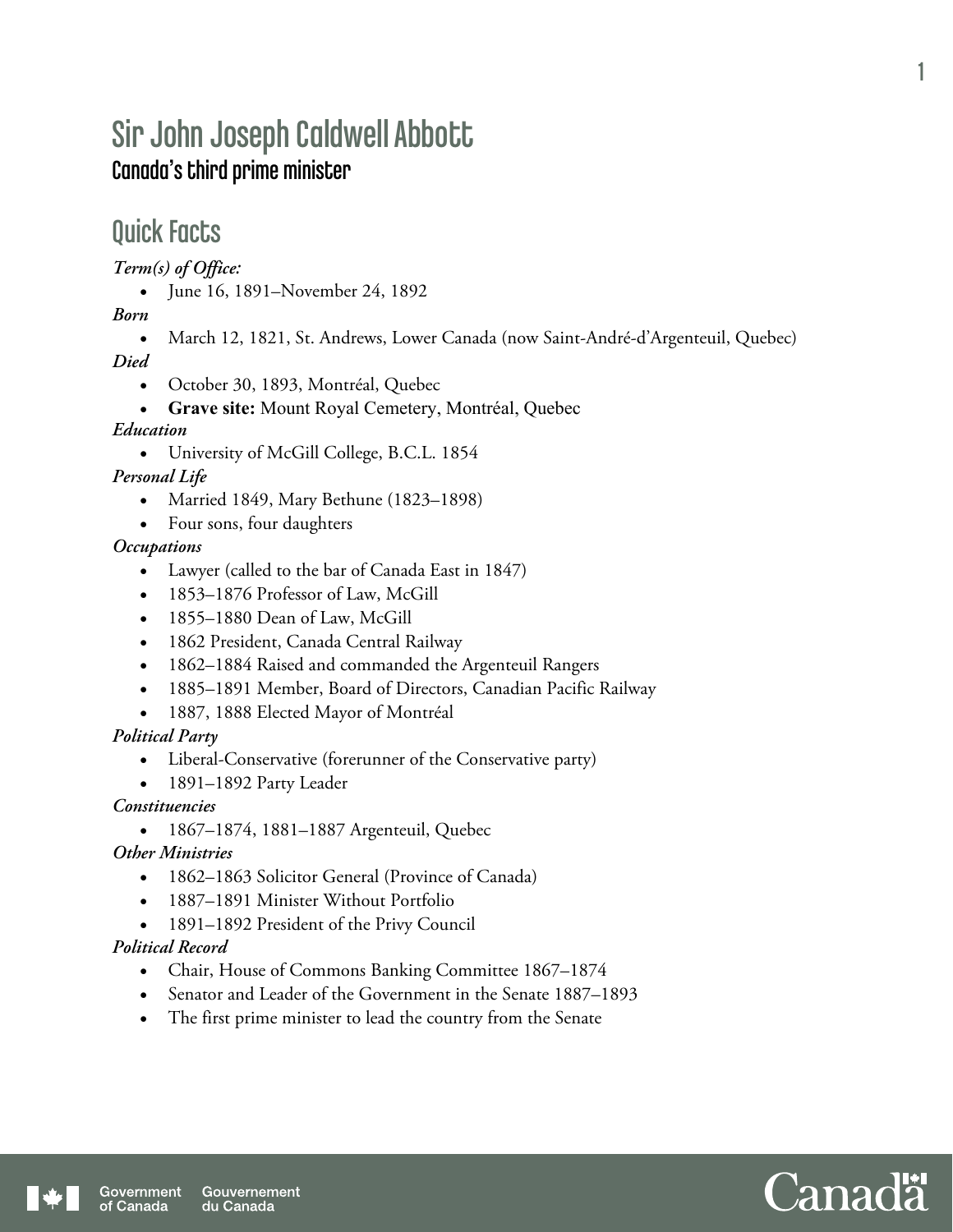# **Biography**

*I hate politics, and what are considered their appropriate methods. I hate notoriety, public meetings, public speeches, caucuses, and everything that I know of that is apparently the necessary incident of politics—except doing public work to the best of my ability.* —Sir John J. C. Abbott, June 4, 1891

Unusual sentiments for a man who was to become prime minister twelve days later. Sir John A. Macdonald died June 6, 1891; just three months after the Conservatives had won an election. Although it would be five years before they had to face the electorate again, replacing the old chieftain was no easy task. The Conservative party was in a shambles, corrupt after so many years in power and rife with personal, religious and ethnic divisions. John Joseph Caldwell Abbott took over as prime minister with great reluctance, acknowledging that he was there "because I am not particularly obnoxious to anybody."

Abbott was born in St. Andrews, Lower Canada (Quebec), in 1821, and educated by his father, an Anglican missionary. At 17 he went to work in the dry-goods business, where he learned accounting and bookkeeping. In 1843, he started law school at the University of McGill College, and joined the law firm William Badgley when he was called to the bar in 1847. He became the dean of law in 1855 and taught at McGill until 1876. Wilfrid Laurier, the future Liberal prime minister, was one of Abbott's students.

In addition to his career as a teacher and commercial lawyer, Abbott established himself as an able businessman, owning shares and holding directorships in a number of successful Montréal businesses. His greatest commercial endeavour was railways. As company president and engineer respectively, Abbott and his brother, Henry, built the Canada Central Railway, a key link in the transcontinental line.

Abbott was also legal advisor to Sir Hugh Allan, president of the Canadian Pacific Railway (CPR), and helped him secure the contract and funding for Macdonald's ambitious railway construction. By this time, Abbott was the member of Parliament for Argenteuil, and his involvement with both the CPR and the government led to a conflict of interest. He was at the centre of the Pacific Scandal; it was from Abbott's office that the incriminating documents were stolen and handed over to the Liberals.

Abbott lost his seat in Parliament in 1874 as a result of the scandal, but was re-elected in a by-election in 1881. He continued his work on the CPR, but abstained from all discussions or votes on the subject of railways in the House of Commons. In 1887, Abbott was appointed to the Senate, from which he served as a Cabinet minister and later as prime minister. From 1887 to 1888, he was also mayor of Montréal.

In addition to his associations with the Pacific Scandal, Abbott had another embarrassment that his opponents never let him forget. He signed the Annexation Manifesto in 1849. This was a document

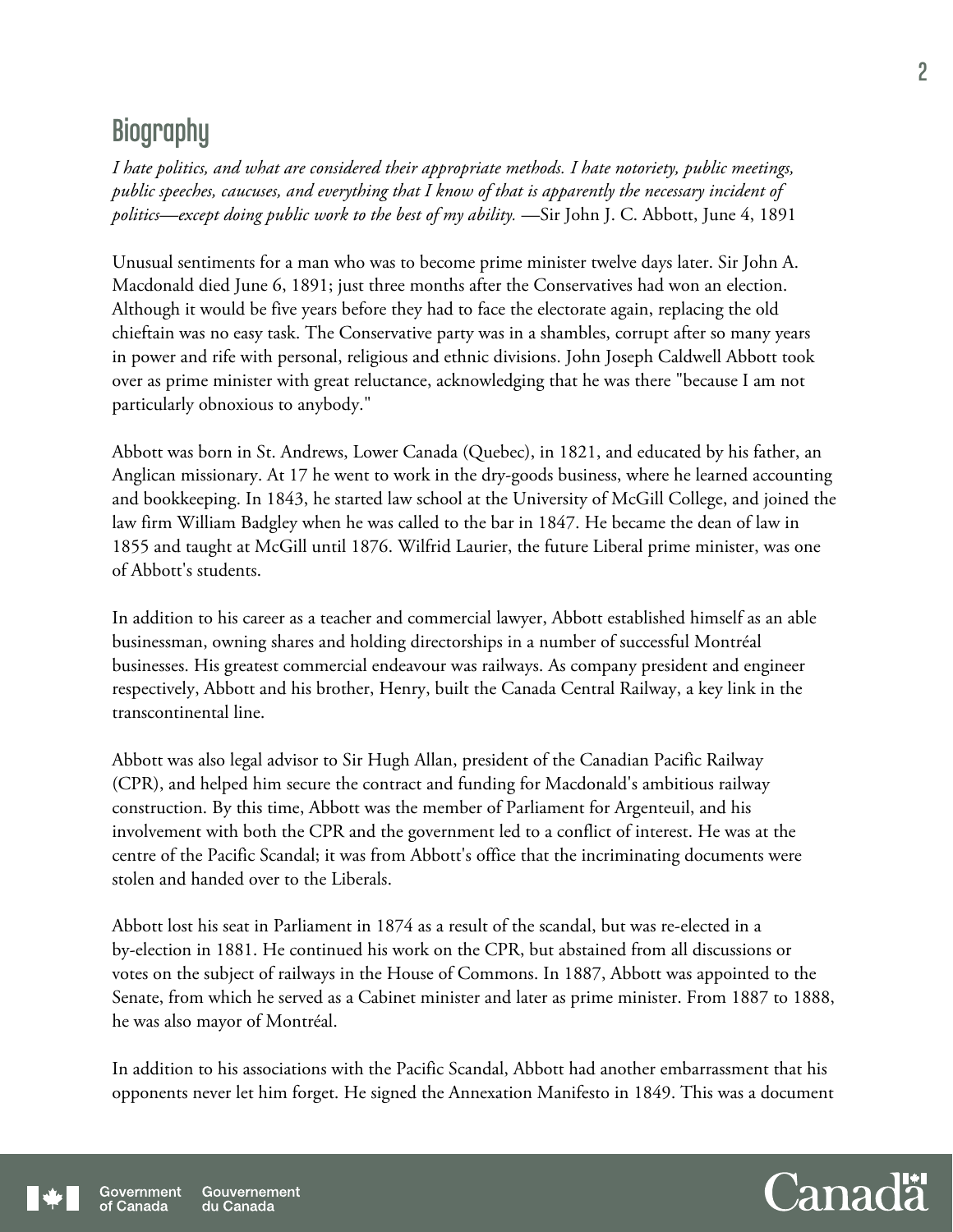drawn up by a group of Montréal businessmen, advocating that the Canadian colonies relinquish their ties with Britain and join the United States. The manifesto was prompted by an economic recession, and Britain's removal of tariffs preferential to colonial products. The threat of annexation on the part of Canadians was used more for the purpose of extracting concessions from Britain than for seriously proposing to merge with the United States In this case, the annexation movement had little support beyond the Montréal business community, and waned as the economy recovered. As a young entrepreneur, Abbott had supported annexation, along with other prominent figures, all of whom soon regretted their actions. Abbott himself later confessed that they had "no more serious idea of seeking annexation with the United States than a petulant child who strikes his nurse has of deliberately murdering her." But to atone for his youthful error, he raised 300 militia recruits in response to the Trent Affair of 1861 and maintained the regiment at his own expense.

Though reluctant to accept the office of prime minister, Abbott proved himself to be a capable leader, despite the Langevin scandal exposed during his term. He dealt with the backlog of government business awaiting him after Macdonald's death. Reform of the civil service, revisions of the criminal code, and a Reciprocity Treaty with the United States were just a few of the issues initiated by Abbott. During his 17-month term, there were 52 by-elections, 42 of which were won by the Conservatives, increasing their majority by 13 seats—an indisputable acknowledgement of Abbott's abilities as prime minister.

Failing health forced him to resign in November 1892, handing his position over to John Thompson, the young Cabinet minister whom Abbott had always felt should have succeeded Macdonald. He died in Montréal the following year.

In his private life, Abbott supported the Art Association of Montreal and helped establish an institution for the handicapped. His hobbies included raising orchids, and his collection was reputed as one of the best in Canada. He married Mary Bethune in 1849 and they had eight children. The actor Christopher Plummer counts among the many Abbott descendants.

## International Relations

Abbott sent his Minister of Justice, John Thompson, to the United States to discuss many issues, including the renewal of the Reciprocity Treaty of 1854, which ended in 1866, but no agreement was reached.

### **Anecdote**

### Was Canada's third prime minister a traitor?

John J.C. Abbott became prime minister after the death of Sir John A. MacDonald in 1891. But what scandals lurked in his past? In 1849, Abbott had signed the Annexation Manifesto. This document, advocating union with the United States, had been drawn up by a group of Montréal businessmen ruined by an economic recession and by Britain's removal of tariffs beneficial